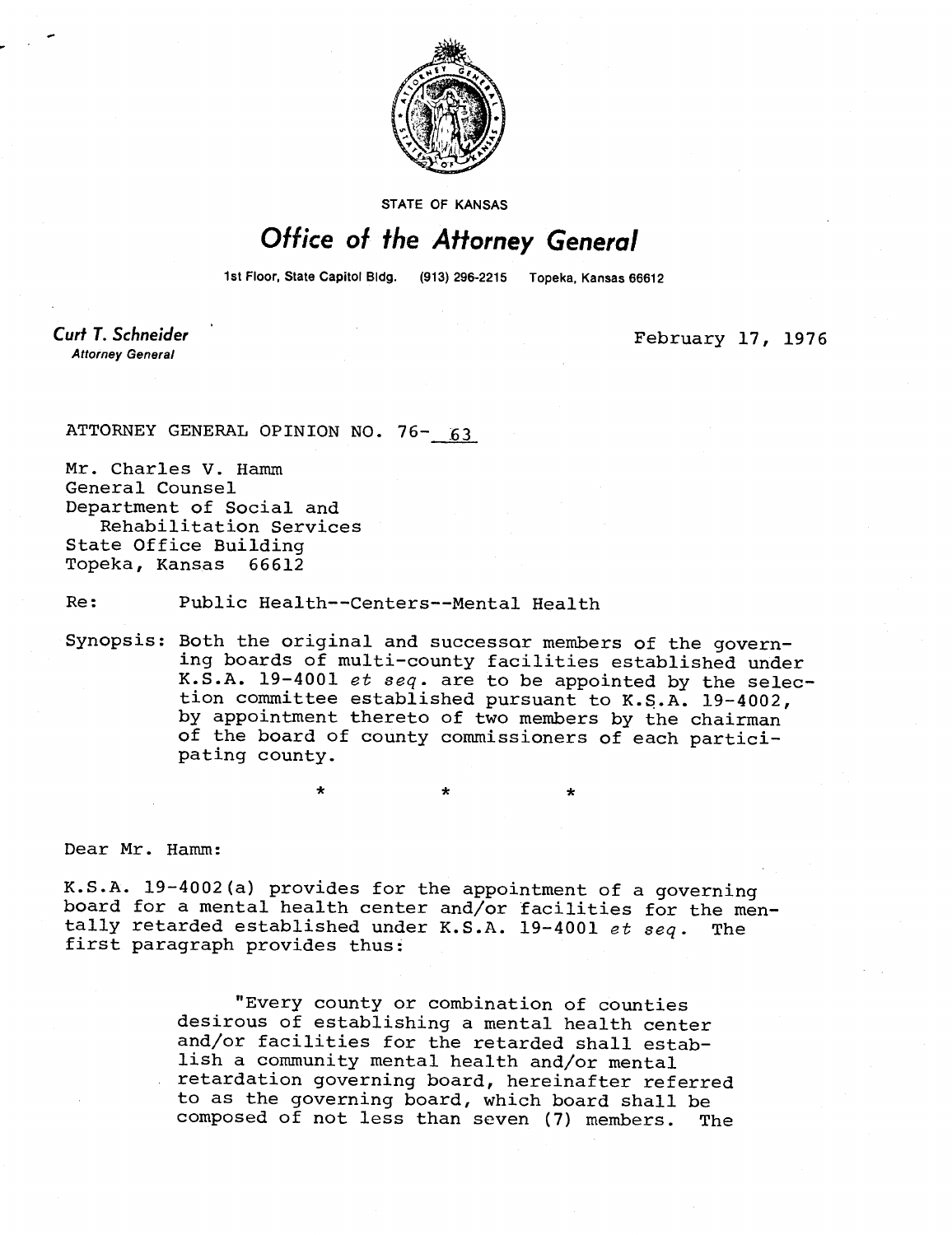Mr. Charles V. Hamm Page Two February 17, 1976

> members of such governing board shall be appointed by the board of county commissioners of said county." [Emphasis supplied.]

Although the first sentence refers to action by a single county or a combination of counties, the second sentence refers to appointment of members of the governing board by a single board of county commissioners. It must be construed to apply only to a single-county mental health center and/or facilities for the retarded. The second paragraph provides for action by a combination of counties, thus:

> "When any combination of counties desires to establish a mental health center and/or facilities for the mentally retarded, the chairman of the board of county commissioners of each participating county shall appoint two (2) members to a selection committee, which committee shall select the governing board: Provided, That each participating county shall have at least one (1) representative on such board."

You advise that the initial members of the governing boards of multi-county facilities were established in this fashion,  $i.e.,$ by appointment by the selection committee constituted as provided above. However, when terms of office of the members first appointed expired, in many instances, the member appointed to succeed a member from a particular county was appointed by the board of county commissioners, rather than by the selection committee. You inquire whether such successor members should be appointed by the respective boards of county commissioners, or by the selection committee.

Whenever a multi-county facility is established, the chairman of the board of county commissioners of each participating county must appoint two members to a selection committee, which shall in turn appoint the members of the governing board, and designate the term of office of each. The board of county commissioners of each participating county is given no authority to appoint directly the first members of the governing board or, indeed, to make subsequent appointments. Lacking some express or reasonably implied direction that successor members of the governing boards are to be appointed by a procedure different from that used for appointment of the initial members, it is my opinion that the selection committee originally appointed by the participating counties is a continuing body with a